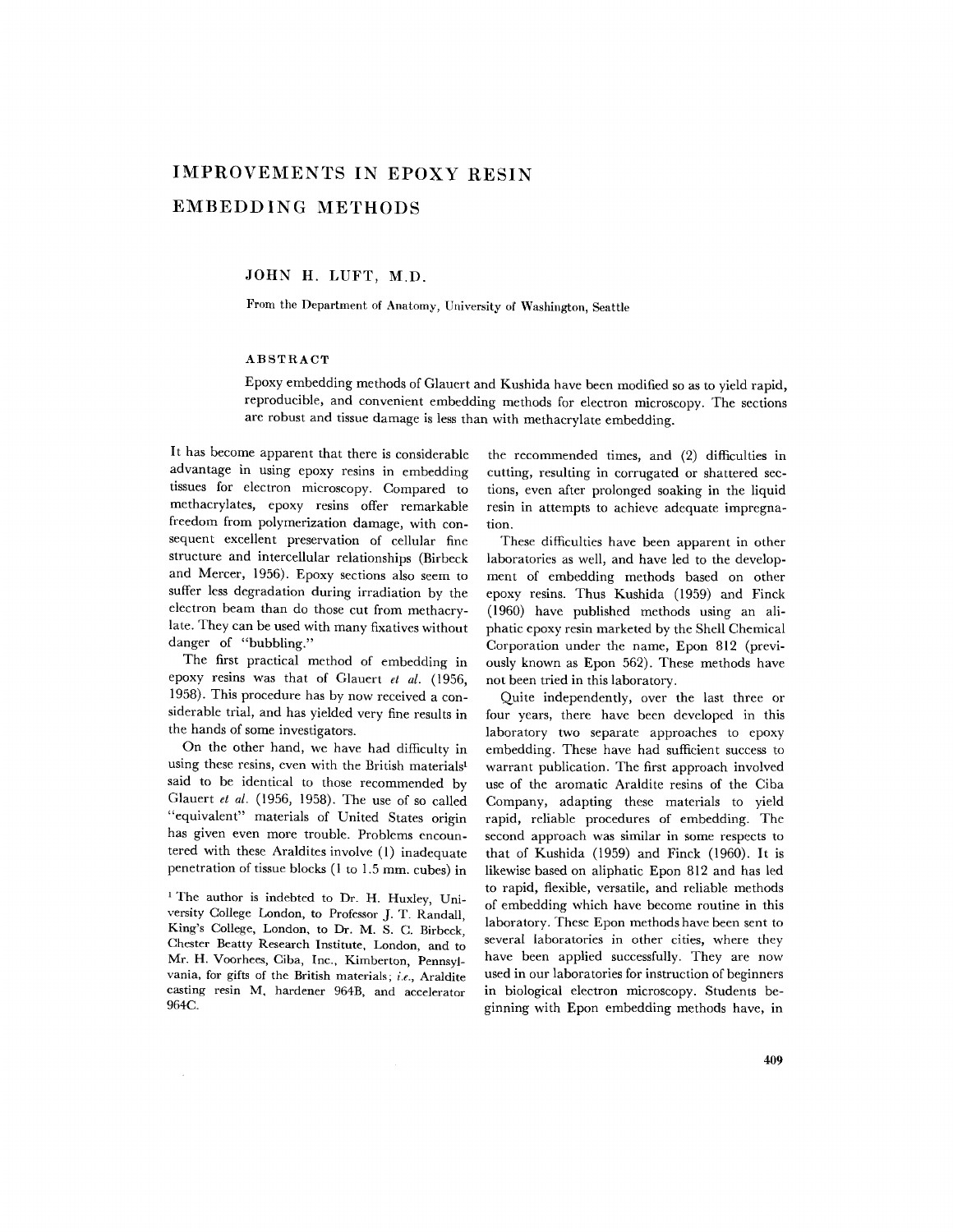our experience, achieved satisfactory specimens in a much shorter time than was necessary when methacrylate was used. Methacrylate has been abandoned in our laboratories as an embedding medium for electron microscopy.

The new Araldite and Epon procedures have led to significant improvements in case of penetration and of cutting, as compared to Glauert and Glauert's (1958) Araldite methods. For most tissues, the new methods permit embedding of tissue cubes from fixation to sectioning in 24 to 48 hours. The blocks can be cut nearly as easily as can the methacrylates. With the Epon resin the hardness can be readily varied over a wide range. In the electron microscope, Epon sections yield better contrast than Araldite preparations. Either Epon or Araldite sections can be stained readily, either on the grid for electron microscopy, or as  $1 \mu$ sections for light microscopy (Heidenhain's iron-hematoxylin). The sections are robust and often can be examined in the electron microscope without any supporting film at all, or on a simple carbon film. Sandwiching techniques (Watson, 1957) are unnecessary. Epon materials seem to be easily available inside or outside North America without the difficulties attendant to procurement of the Ciba Araldites. These developments were expedited by the excellent book on epoxy resin technology by Lee and Neville (1957).

### MATERIALS

The modifications reported in this paper utilize the following materials, in addition to those commonly used in laboratories engaged in sectioning for electron microscopy.

- Araldite 502--Ciba Company, Inc., Plastics Division, Kimberton, Pennsylvania.
- Dodecenyl succinie anhydride (DDSA) (hardener)--National Aniline Division of Allied Chemical and Dye Corp., New York City.
- Epon 812--Shell Chemical Co., San Francisco. Methyl nadic anhydride (MNA) (hardener)-National Aniline Division of Allied Chemical and Dye Corp., New York City.
- 2,4,6-tri (dimethylaminomethyl) phenol (DMP-30) (accelerator)--Rohm and Haas Co., Philadelphia. Eight ounce bottles available as free sample on request.
- Propylene oxide (1-2-epoxy propane)-Matheson Coleman and Bell, Norwood (Cincinnati), Ohio; East Rutherford. New Jersey; also Eastman Organic Chemicals, No. 2068, Distillation Products Industries, Rochester, New York.

# MODIFIED "ARALDITE" METHOD

The main defect of Glauert's Araldite, that ot slow penetration, was ameliorated by using propylene oxide as an additional stage in the transition between the dehydrating alcohols and the liquid resin. Various reactive diluents are available to reduce the high viscosity of the liquid epoxy resin mixture, but most of these tend to degrade the mechanical properties of the cured, solid resins. (Non-reactive diluents, such as xylene, etc., are even worse in this respect and may even separate from the resin during polymerization). A series of mono-epoxides was tried as reactive diluents at the ratio of 10 per cent  $v/v$  in the final resin. The mono-epoxides used in these trials were C<sub>16</sub>-C<sub>18</sub> olefin oxide, dodecene oxide, dipentene monoxide, octylene oxide, butylene oxide, and propylene oxide.<sup>2</sup> This series revealed that the long-chain mono-epoxides seriously detracted from the cutting qualities of the cured block, producing materials with properties resembling an art-gum eraser in extreme cases. However, the short-chain members (butylene oxide and propylene oxide) gave cured blocks which cut fairly well, but no better than the undiluted resin alone. Propylene oxide was the best of the series. It has very low viscosity and a low boiling point (similar to ethyl ether in both respects), is quite soluble in water, and miscible in all proportions with alcohol and epoxy resins. It quickly replaces most of the alcohol used for dehydration and rapidly diffuses out of the tissue block to be replaced by the liquid resin. Traces remaining within the block cause no difficulty. Although no advantage results, propylene oxide can be used in transition between alcohol and methacrylates. This does, however, reveal that the propylene oxide step causes no detectable damage or additional extraction over the usual methods of methacrylate embedding.

This statement must be qualified if the tissue has been stained first in the alcohol stages with phosphotungstic acid and subsequently embedded

 $2$  The C<sub>16</sub>-C<sub>18</sub> olefin oxide, dodecene oxide, dipentene monoxide, and oetylene oxide were generously provided by Dr. R. V. Gall of the Becco Chemical Division of the Food Machinery and Chemical Corp., Buffalo, New York. The author is grateful to Dr. Henry Lee of the Epoxylite Corp., E1 Monte, California, for information on the sources of these diluents and for other information about specific resins.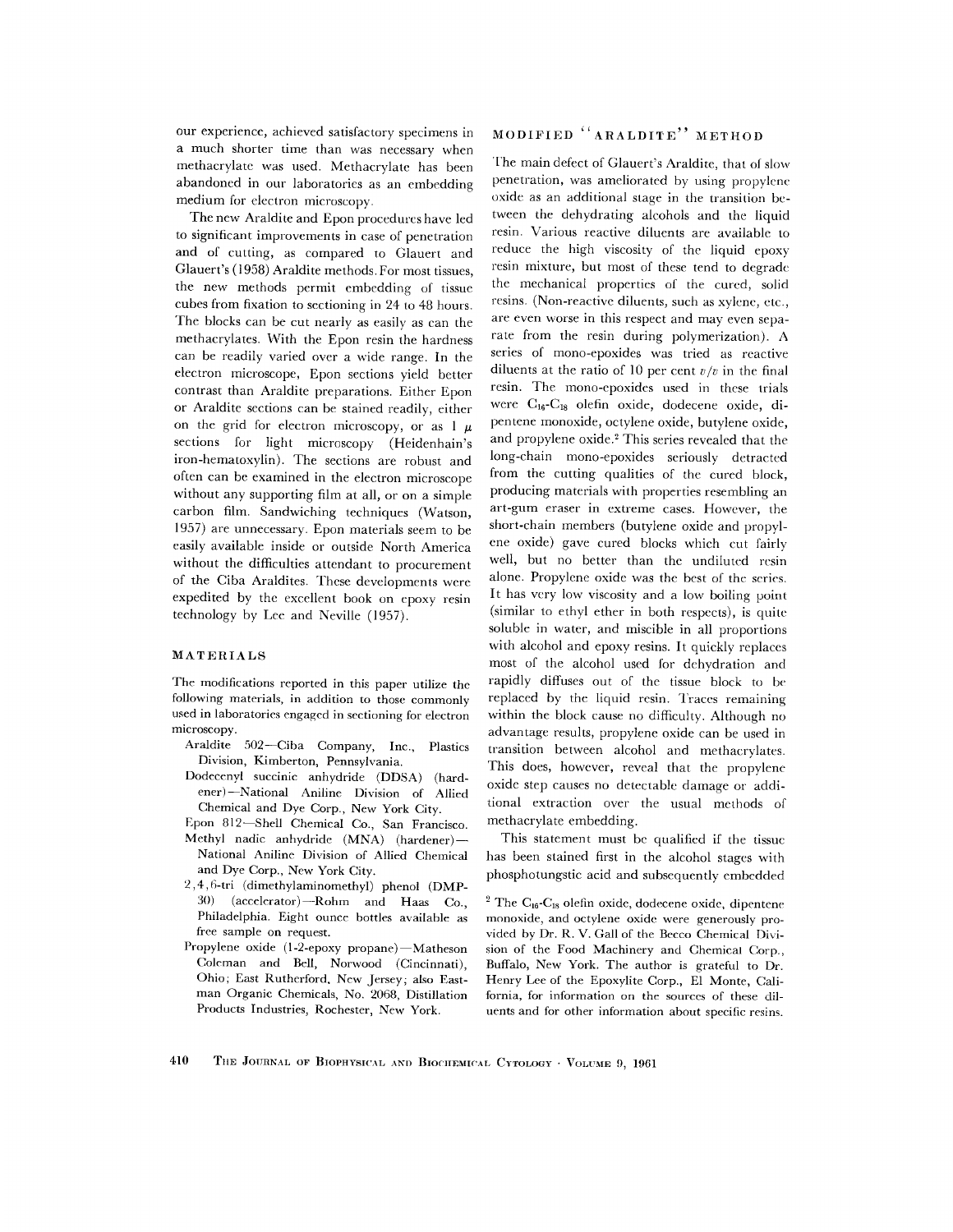in the highly reactive Epon resin. In this case, considerable extraction of the PTA occurs. Acids in general, and PTA in particular, are reactive with epoxides (Lee and Neville, 1957); in the case of solid PTA and pure propylene oxide, the reaction is explosive. Staining of the tissue block can be preserved by removing the excess protons from the bound PTA with alkali, as follows: Following the usual PTA treatment and a 30-minute absolute alcohol rinse, the tissue blocks can be exposed for 15 to 30 minutes to 0.01 per cent NaOH in absolute alcohol followed by a 30-minute rinse in two changes of absolute alcohol. The tissue may then be run into propylene oxide and embedded by one of the methods described here.

The second problem, namely difficulty in sectioning, has been lessened by two alterations in the usual procedure: (1) by modifying the temperature at which the resin is cured, and (2) by selecting a different resin proportion.

Unpublished experiments by the author using methacrylates indicate that difficulty in sectioning seems to be correlated more with the degree of cross-linkage of the plastic than with hardness of the block. Thus, using a Porter-Blum microtome and a glass knife, n-butyl methacrylate polymer becomes more and more difficult to cut as the plastic is cross-linked chemically more and more heavily. This cross-linkage is easily varied in a controlled manner by adding varying small amounts of agents such as ethylene glycol dimethacrylate to the monomer before polymerization. The greater the amount of difunctional methacrylate present, the greater the degree of cross-linkage. The degree of cross-linkage can be assayed by solubility and swelling tests. Conversely, the poly-n-butyl methacrylate blocks can be cut more and more easily and with duller knives as chain-transfer agents (Riddle, 1954) are added to the monomer before polymerization. These agents, such as benzene thiol or 2-naphthalene thiol, tend to reduce the average molecular weight of the polymer chains and narrow the distribution of chain lengths, producing a molecularly more uniform polymer of sharper melting point. (Unfortunately, polymerization damage was also worse in the presence of these chain-transfer agents). These relationships of cross-linkage and molecular weight to section cutting are consistent with the hypothesis that cutting of these resins represents a zone-mehing at the knife edge and a parting of the section from the block at the advancing molten or softened region.

Many of the attractive features of epoxy resins for industrial applications result from the mechanical properties associated with a high degree of cross-linkage, which can be obtained with the formulations recommended for commercial use. These highly cross-linked resins prove to be very difficult to cut. Epoxy resins cured by monoanhydrides are chemically less subject to such cross-linkage than are resins cured by other means. Moreover, according to Lee and Neville (1957), the amount of cross-linkage can be modified further to some extent by varying the temperature of the curing cycle. Thus low temperatures are said to favor a linear polymer with few cross-linkages. Lee and Neville state further that once the molecular architecture of the gelled resin is established, it is less likely to be influenced by subsequent higher temperatures, which are, nevertheless, necessary to increase the degree of cure. For purposes of tissue embedding, a cool initial incubation period might be useful to evaporate off the propylene oxide without boiling  $(b.p. 35-37°C.)$ .

In view of the arguments presented by Lee and Neville (1957), a three-stage curing program was chosen with incubation at  $35^{\circ}$ ,  $45^{\circ}$ , and  $60^{\circ}$ C. for about 12 hours at each temperature. The resulting resin has a low heat distortion point, indicating a low degree of cross-linkage. The combination of propylene oxide and this three-stage cure made it possible to use the United States equivalent of Araldite casting resin M, namely Araldite 502, in a rapid modification of the procedure described by Glauert *et al.* (1958). As used here less than 48 hours elapsed between embedding and finish of cure. Good rapid results were obtained with three separate batches of Araldite 502 aswell aswith the British casting resin M.

Dr. R. L. Wood of this department has introduced a further significant improvement in the Araldite method by setting the anhydride-epoxy ratio at 0.7. This can be achieved by employing the following mixture:

| Araldite 502                                         | 27 ml. |
|------------------------------------------------------|--------|
| Dodecenyl succinic anhydride (DDSA)                  | 23 ml. |
| 1.5 to 2.0% $v/v$ DMP-30 (accelerator) is added just |        |
| before use.                                          |        |

The anhydride and resin are mixed very thoroughly. The mixtures are stable and usable for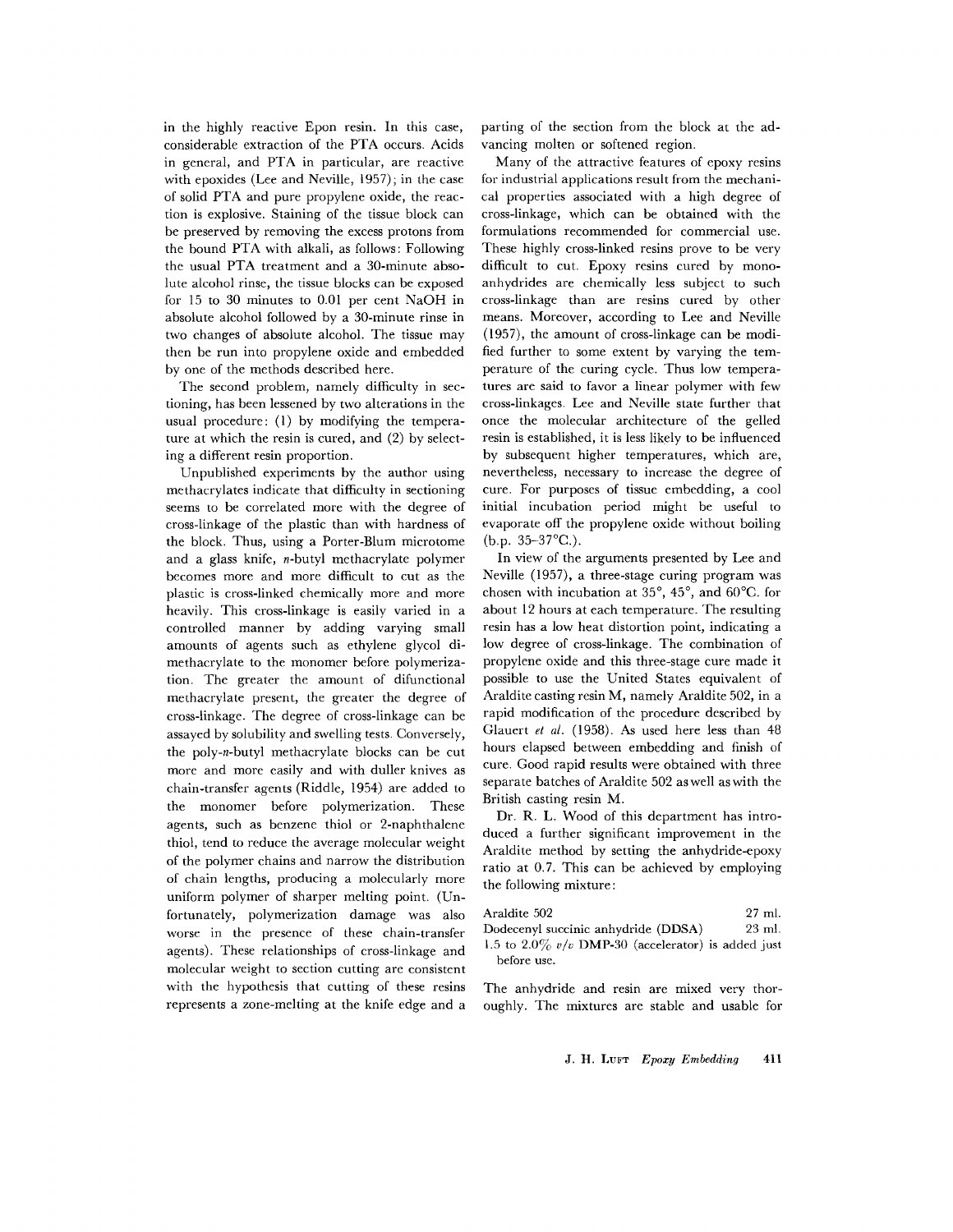several weeks if kept in the refrigerator. Precautions are taken to prevent condensation of moisture in the bottle or in the resin. Risk of contamination with water can be reduced if the bottle is allowed to warm to room temperature before it is opened, and if it is allowed to remain open only a short time.

#### PRECIS OF *ARALDITE* PROCEDURE

1. The tissues are fixed and dehydrated with ethyl alcohol. One change in absolute alcohol is adequate.

2. The absolute alcohol is poured off. The tissue blocks are immersed in two changes of propylene oxide for 10 to 15 minutes each. Decantation and refilling is done quickly so that the tissue does not dry out on the surface. The propylene oxide is flushed down the sink drain with cold water. Precautions are taken to avoid evaporation of the liquid and inhalation of the vapors.

3. The second change of propylene oxide is poured off and 1 to 2 ml. of fresh propylene oxide is added. An equal quantity of the freshly prepared resin mixture as recommended by Wood (see above) containing the accelerator (1.5 to 2.0 per cent) is added and mixed by swirling. After 1 hour another equivalent volume of the resin mixture is added. Three to 6 hours are allowed for infiltration. The longer period of time is preferred if time permits.

4. The required number of capsules are filled to within 1 to 2 mm. of the top with the resin mixture containing 1.5 to 2.0 per cent accelerator (DMP-30) but no propylene oxide. The specimens are taken up in a large bore pipette. The specimen is allowed to settle to the tip of the pipette and transferred to the capsule with a minimum of propylene oxide mixture. The tissue block is sometimes placed on a wooden tongue blade for draining excess propylene oxide mixture and then introduced to the capsule by touching the block to the resin surface. It is not necessary to stir the resin in the capsule after introducing the specimen.

5. The resin in the capsules is then polymerized according to the following schedule:

- (a) Overnight at  $35^{\circ}$ C.
- (b) Next day at  $45^{\circ}$ C.
- *(c)* Next night at 60°C. Can be sectioned the next day.

Satisfactory results also have been obtained by placing the capsules directly into an oven at 60°C. for 12 hours.

It is deemed important to allow sufficient infiltration time (3 to 6 hours), to measure the accelerator fairly accurately and to mix the resin and accelerator thoroughly. The  $35^{\circ}\text{--}45^{\circ}\text{--}60^{\circ}$  oven sequence for polymerization is preferred. Sections may be cut directly onto distilled water. The block should trim and cut in a manner comparable to the 50:50 DDSA-MNA Epon mixture (see below). There is some clearing under the beam but the contrast at the microscope is less than that with Epon embedding. The tissues are preserved very well, with perhaps some differences from Epon. Araldite sections may be stained with heavy metals in the same manner as Epon and the sections can be self-supporting on a 200-mesh or 300-mesh grid with somewhat less difficulty. Araldite embedding appears to preserve relationships in connective tissue regions with less distortion than is sometimes seen with Epon.

#### *EPON* EMBEDDING METHOD

A resin combination using Shell Epon 812 allows for even more rapid penetration. Epon 812 is a glycerol-based aliphatic epoxy resin of low viscosity. Blocks prepared by our method cut rather easily. The sections show greater contrast in the electron microscope than do comparable Araldite sections. With this resin it is possible to have sufficient contrast to permit use of osmium tetroxide fixation alone without additional staining.

When dodecenyl succinic anhydride (DDSA) is used alone as the curing agent (as in the Araldite procedure), the blocks based on Epon 812 are rather soft. Another liquid anhydride, methyl nadic anhydride (MNA or methyl *endomethylene*  tetrahydrophthalic anhydride), produces much harder blocks. The two can be mixed in any proportion to give a continuous and wide range of hardness. This feature is used to give a twomixture system with flexibility and convenience. The anhydride :epoxy (A :E) ratio of the mixtures is reduced from the value of 0.9 to 1.0, recommended for industrial use of Epon 812, to 0.70. This gives considerable improvement in cutting quality.

#### PRECIS OF *EPON* METHOD

1. The tissue is fixed as usual and dehydrated up through absolute ethanol.

2. The blocks are put through two successive changes of propylene oxide for 15 to 30 minutes each. This stage can be omitted.

3. The last change of propylene oxide or absolute alcohol is poured off and 2 to 3 ml. fresh solvent is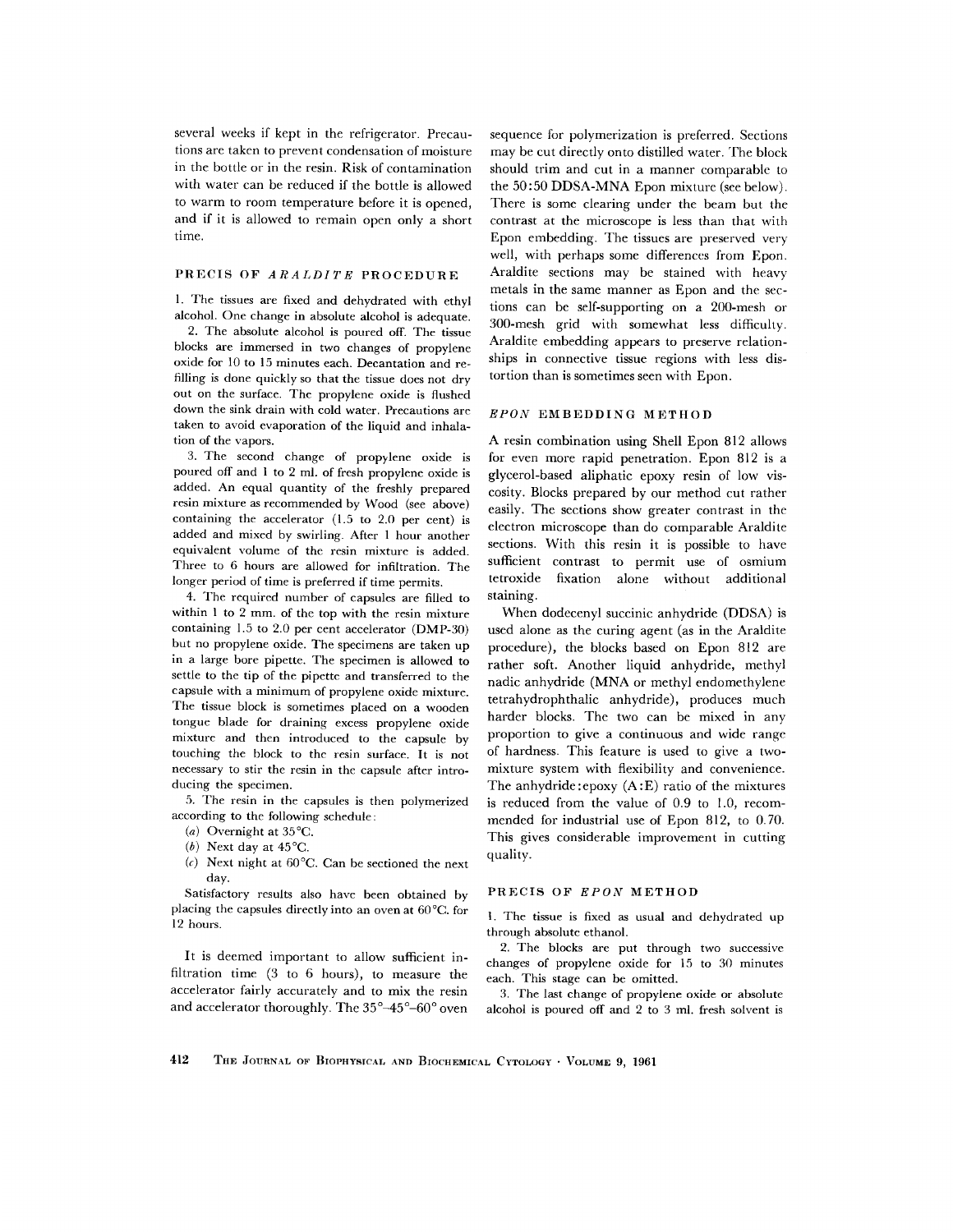added. An estimated equal quantity of the complete mixed resin (containing accelerator) is then added and mixed by swirling. This is allowed to remain at least 1 hour, swirling occasionally.

4. Gelatin capsules are filled nearly full with the complete resin mixture (see below, under 6). Each tissue block from stage 3 is sucked up into a pipette, allowed to settle to the tip, and transferred with a minimum of the liquid to the surface of the resin in the capsule. The tissue block slowly settles to the bottom of the capsule, losing most of its solvent on the way. It is not necessary to mix or stir. (This is adequate for No. 00 capsules. With smaller capsules or very large tissue blocks, it is better to allow the tissue blocks to settle first through 5 to 10 ml. of the complete resin in a beaker and then transfer them to the capsules).

5. The resin is cured overnight at 60°C., or subjected to the following polymerization schedule:

(a) Incubation overnight at 35°C.

- (b) Incubation next day at 45°C.
- (c) Incubation next night at  $60^{\circ}$ C.

The blocks can be cut on the morning following completion of polymerization. However, the ease of cutting improves with age. A day at each stage in the oven may improve the cutting quality. Under mild conditions such as these, the cure is always far from complete. Even under drastic laboratory conditions the cure never reaches completion (Lee and Neville, 1957).

6. The resin components are made up as follows: *Mixture A* 

| Epon 812    | $62$ ml.  |
|-------------|-----------|
| <b>DDSA</b> | $100$ ml. |
| Mixture B   |           |
| Epon 812    | $100$ ml. |
| MNA         | 89 ml.    |

These are all moderately viscous liquids. They should be thoroughly mixed. Under refrigeration they have a life of up to 6 months, but several days at room temperature does no harm. The components need not be dried, but can be used as obtained from the manufacturer. However, they should be protected from water, and if the mixtures are stored in the

cold, they should be warmed past the dew point before opening. The proportions are chosen to give an anhydride:epoxy ratio of 0.70. This is generally not optimum for industrial use, but seems to give satisfactory results for sectioning.

Immediately before use, the accelerator, DMP-30 (2,4,6-tri(dimethylaminomethyl)phenol), is added to the selected resin mixture in the proportion of 1.5 to 2.0 per cent *v/v,* and stirred *thoroughly.* This constitutes the *complete resin mixture* referred to above.

Most failures seem to arise from failure to mix adequately these viscous materials. It is convenient to measure the resin mixtures into a 10 to 15 ml. conical pharmaceutical graduate (Kimble 60340), stirring for a full 5 minutes, continually sweeping out the entire volume of the graduate with the stirring rod. Mixtures  $A$  and  $B$  pour easily. The small quantities of DMP-30 should be accurately measured and delivered. This can be done conveniently with a tuberculin syringe with a long, large bore needle. The propylene oxide can also be conveniently dispensed with a 10 ml. syringe and long needle, thus avoiding excessive exposure to the vapor of this moderately toxic agent. The DMP-30 can cause a severe contact dermatitis unless handled carefully (Lee and Neville, 1957).

The hardness of the final resin depends upon the ratio of  $A$  to  $B$  in the complete resin mixture.  $A$  alone gives a soft block, whereas  $B$  alone is very hard. An approximate hardness scale (estimated by needle penetration) of the following mixture is included in Table I.

The procedure outlined here has similarities to methods developed independently and recently published by Kushida (1959), in which hardness of the final block is adjusted by varying proportions of Epon 815 and Epon 562 (now called Epon 812), both of which are combined with dodecenyl succinic anhydride, and to a method of Finck

TABLE I

| Mixture A<br>(volume) | Mixture B<br>(volume) | Total<br>volume<br>resin | Accelerator<br>$(DMP-30)$<br>(volume) | Equivalent hardness as related to methacrylates |
|-----------------------|-----------------------|--------------------------|---------------------------------------|-------------------------------------------------|
| (ml.)                 | (ml)                  | (ml.)                    | (ml)                                  |                                                 |
| 10                    | 0                     | 10                       | 0.15                                  | $100\%$ <i>n</i> -butyl meth.                   |
|                       | 3                     | 10                       | 0.15                                  | 10-15% methyl meth. in <i>n</i> -butyl          |
| 5                     | 5                     | 10                       | 0.15                                  | 15-20% methyl meth. in <i>n</i> -butyl          |
| 3                     |                       | 10                       | 0.15                                  | $20-30\%$ methyl meth. in <i>n</i> -butyl       |
| $\Omega$              | 10                    | 10                       | 0.15                                  | $30-50\%$ methyl meth. in <i>n</i> -butyl       |